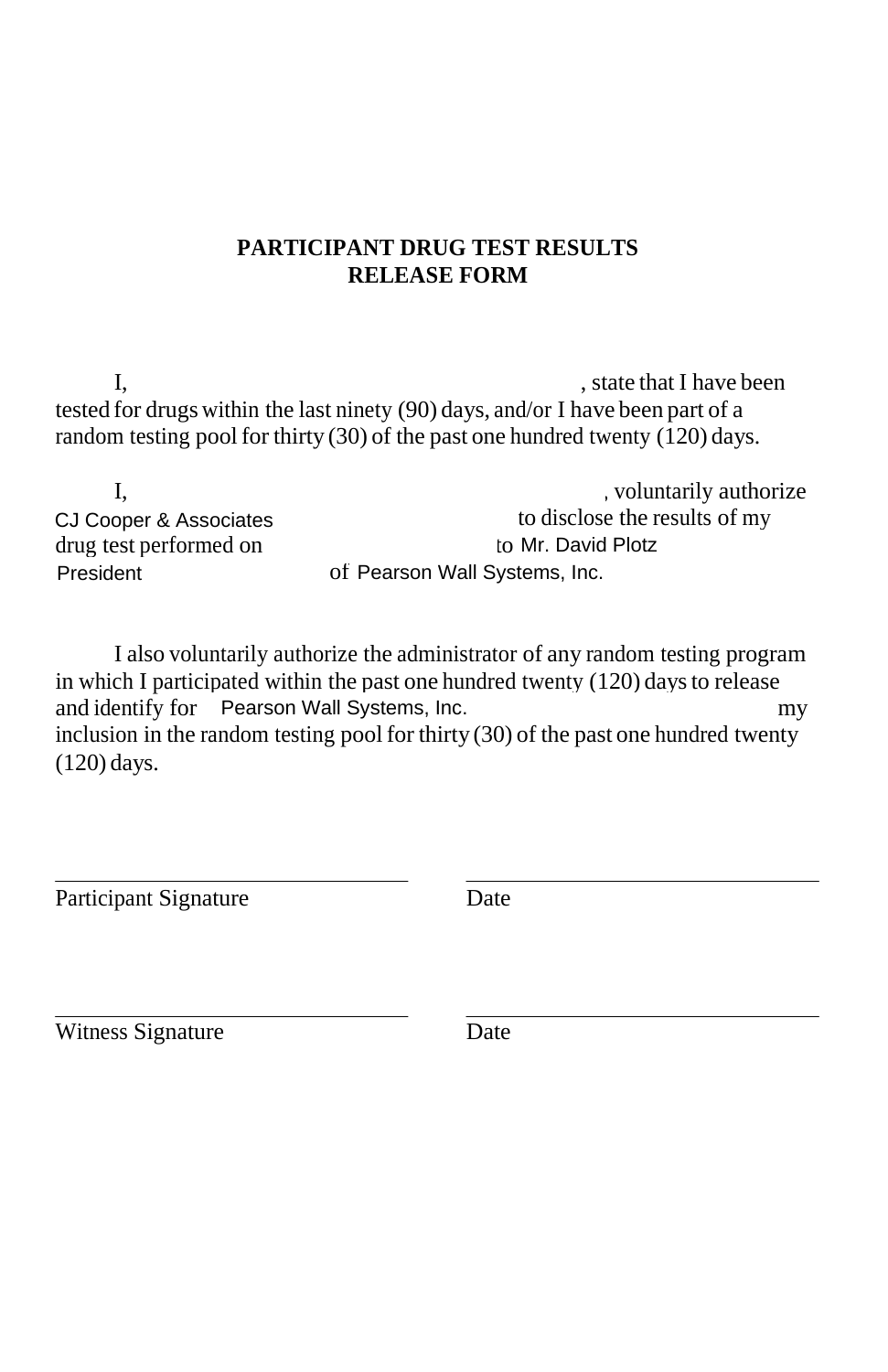## **PROSPECTIVE EMPLOYEE/PARTICIPANT DRUG TESTING CONSENT FORM**

I, (*insert prospective employee name*) \_, am a prospective Employee/ Participant seeking employment with I have been provided a copy of the Company's drug testing program, which includes a list of drugs for which preemployment testing will be conducted.

I hereby consent to participate in drug testing consistent with the terms of the Company's policy under Iowa law. I also authorize the release of my test results from the testing laboratory to the medical Review Officer (MRO), the designated Employer Representative of

, and the designated program administrator.

I understand that if I unreasonably refuse to provide a drug test sample or if the test results show a confirmed positive test in violation of the Company's policy, I will be unqualified for employment and my application or contingent offer of employment will be withdrawn and rejected.

I am aware that testing is required under the terms of the labor agreement between the Company and (*insert craft local name and number*)

, and that I am represented by Local (*insert local*

*number*) under the contract, even if I choose not to

become a union member. I agree that any disputes, claims, or grievances I may have related to such testing are subject to the labor contract grievance procedure as the exclusive process and remedy.

Prospective Employee Signature Date

Company Representative Date